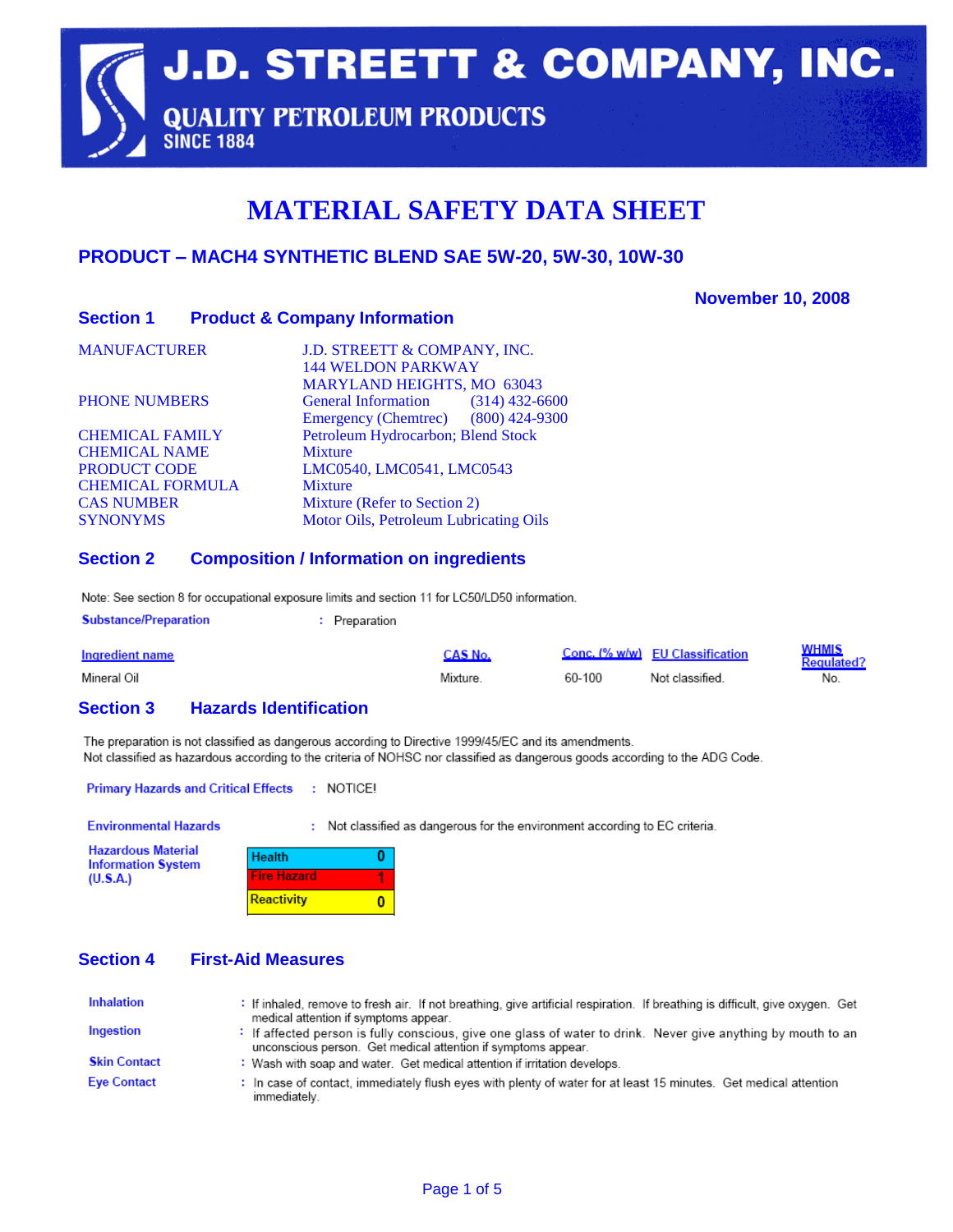| <b>Section 5</b> | <b>Fire Fighting Measures</b> |
|------------------|-------------------------------|
|------------------|-------------------------------|

| Extinguishing Media             | $\therefore$ In case of fire, use water spray (fog), foam, dry chemical, or CO2.                         |
|---------------------------------|----------------------------------------------------------------------------------------------------------|
| <b>Fire-Fighting Procedures</b> | : Fire-fighters should wear positive pressure self-contained breathing apparatus (SCBA) and full turnout |
| <b>Flash point</b>              | gear.<br>: Open cup $202$ °C (395F) (Cleveland)                                                          |

## **Section 6 Accidental Release Measures**

| <b>Personal Precautions</b>                                 | : Immediately contact emergency personnel. Keep unnecessary personnel away. Use suitable protective<br>equipment (section 8). Follow all fire-fighting procedures (section 5).                                                                                                                                                                                                                                                                                                                                                                                                   |
|-------------------------------------------------------------|----------------------------------------------------------------------------------------------------------------------------------------------------------------------------------------------------------------------------------------------------------------------------------------------------------------------------------------------------------------------------------------------------------------------------------------------------------------------------------------------------------------------------------------------------------------------------------|
| Environmental<br><b>Precautions and Clean-up</b><br>Methods | : If emergency personnel are unavailable, contain spilled material. For small spills, add absorbent (soil may be<br>used in the absence of other suitable materials) and use a non-sparking or explosion-proof means to transfer<br>material to a sealable, appropriate container for disposal. For large spills, dike spilled material or otherwise<br>contain material to ensure runoff does not reach a waterway. Place spilled material in an appropriate container<br>for disposal. Minimize contact of spilled material with soils to prevent runoff to surface waterways. |

Note: See section 1 for emergency contact information and section 13 for waste disposal.

## **Section 7 Handling & Storage**

| <b>Handling</b> | Wash thoroughly after handling.                    |  |
|-----------------|----------------------------------------------------|--|
| <b>Storage</b>  | Keep container tightly closed. Keep container in a |  |

#### **Section 8 Exposure Controls and Personal Protection**

| <b>Engineering Controls</b>                                       | Provide exhaust ventilation or other engineering controls to keep the airborne concentrations of vapors<br>below their respective threshold limit value. |                                                                                                        |                                                                             |                                                                            |  |  |
|-------------------------------------------------------------------|----------------------------------------------------------------------------------------------------------------------------------------------------------|--------------------------------------------------------------------------------------------------------|-----------------------------------------------------------------------------|----------------------------------------------------------------------------|--|--|
| <b>Personal Protective Equipment</b><br><b>Respiratory System</b> | : Use appropriate respiratory protection if there is the potential to exceed the exposure limit(s).                                                      |                                                                                                        |                                                                             |                                                                            |  |  |
| <b>Skin and Body</b>                                              | $\therefore$ Disposable outer garments when there is the potential for contact with the material.                                                        |                                                                                                        |                                                                             |                                                                            |  |  |
| <b>Hands</b>                                                      |                                                                                                                                                          | : Use chemical resistant, impervious gloves.                                                           |                                                                             |                                                                            |  |  |
| Eyes                                                              | material and conditions of use.                                                                                                                          | Safety glasses with side shields. Goggles with a face shield may be necessary depending on quantity of |                                                                             |                                                                            |  |  |
| <b>Occupational Exposure Limits</b>                               |                                                                                                                                                          |                                                                                                        |                                                                             |                                                                            |  |  |
| <b>Ingredient Name</b>                                            | <b>OEL United States</b>                                                                                                                                 | <b>OEL Canada</b>                                                                                      | <b>OEL Europe</b>                                                           | <b>OEL Australia</b>                                                       |  |  |
| 1) Mineral Oil                                                    | <b>ACGIH (United</b><br>States).<br>TWA: $5 \text{ mg/m}^3$<br>STEL: 10 mg/m <sup>3</sup><br>OSHA (United                                                | TWA: $5 \text{ mg/m}^3$<br>STEL: 10 mg/m <sup>3</sup>                                                  | EH40 (UK) (Europe,<br>$2002$ ).<br>TWA: $5 \text{ mg/m}^3$ 8<br>hour/hours. | NOHSC (Australia,<br>$2003$ ).<br>TWA: $5 \text{ ma/m}^3$ 8<br>hour/hours. |  |  |

cool, well-ventilated area.

#### **Section 9 Physical and Chemical Properties**

States).<br>TWA: 5 mg/m<sup>3</sup>

| <b>Physical State and</b>        |                                                      |
|----------------------------------|------------------------------------------------------|
| Appearance                       | $:$ Liquid                                           |
| <b>Density</b>                   | : Not determined                                     |
| <b>Solubility</b>                | : Insoluble in cold water                            |
| <b>Auto-Ignition Temperature</b> | : Not determined                                     |
| <b>Flash Point</b>               | : Open cup 202ºC (395F) (Cleveland)                  |
| <b>Viscosity</b>                 | $: 8.32 - 10.80 \text{ cSt } @ 100^{\circ} \text{C}$ |
|                                  | $45.0 - 70.5$ cSt @ 40 °C                            |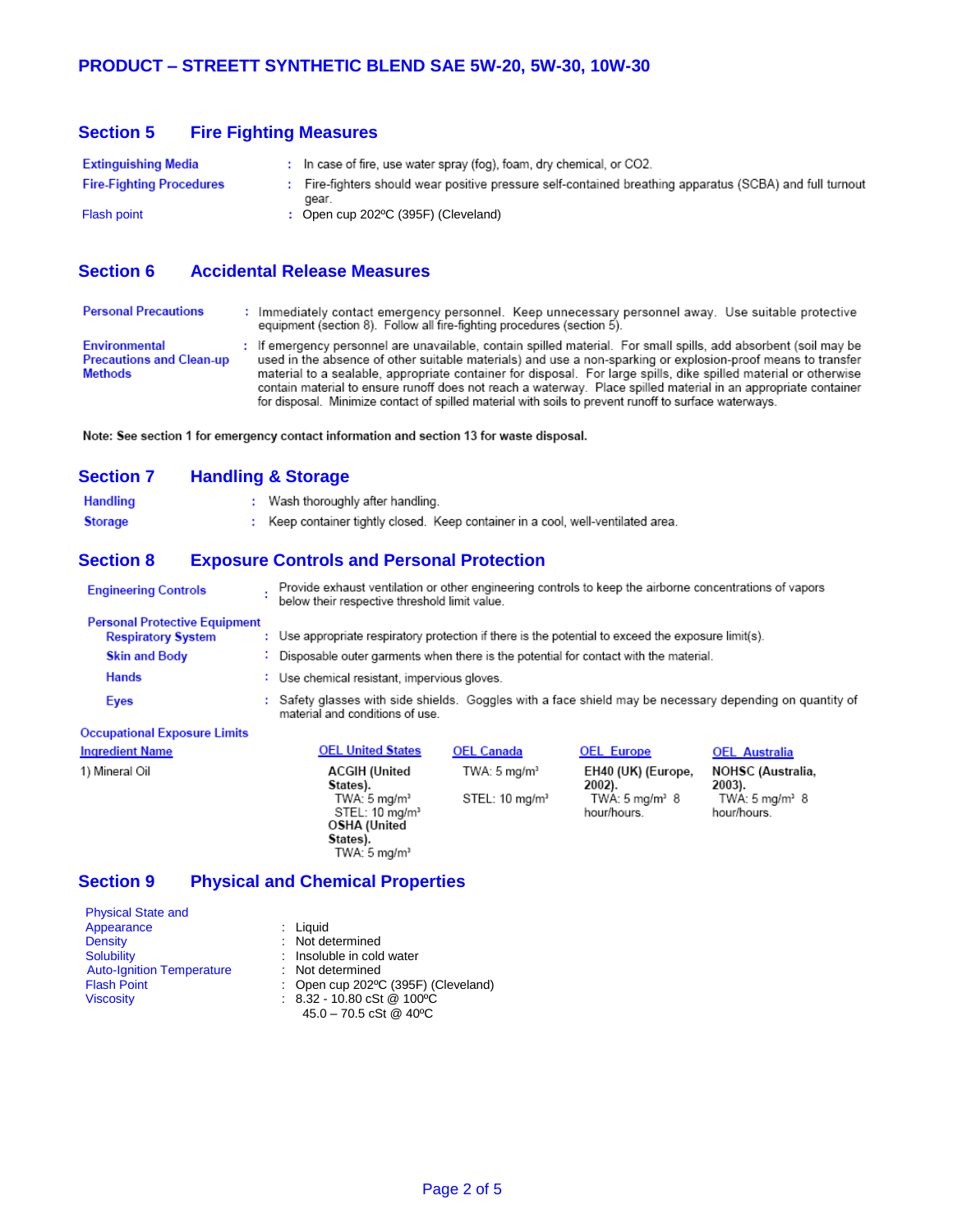#### **Section 10 Stability and Reactivity**

| <b>Stability</b>           | : The product is stable.                      |
|----------------------------|-----------------------------------------------|
| <b>Materials to avoid</b>  | : Strong oxidizing and reducing agents.       |
| <b>Conditions to avoid</b> | : High temperatures, sparks, and open flames. |

## **Section 11 Toxicological Information**

| <b>Routes of Entry</b>                           |   | : Skin, Eyes, Ingestion, and Inhalation.                                                                                                                                            |  |               |       |                |
|--------------------------------------------------|---|-------------------------------------------------------------------------------------------------------------------------------------------------------------------------------------|--|---------------|-------|----------------|
| <b>Target Organs</b>                             |   | : None known.                                                                                                                                                                       |  |               |       |                |
| <b>Acute Effects</b>                             |   |                                                                                                                                                                                     |  |               |       |                |
| <b>Inhalation</b>                                | t |                                                                                                                                                                                     |  |               |       |                |
|                                                  |   | Inhalation of oil mist or vapors at elevated temperatures may cause respiratory irritation.                                                                                         |  |               |       |                |
| Ingestion                                        |   | : Not determined.                                                                                                                                                                   |  |               |       |                |
| <b>Skin Contact</b>                              | ÷ |                                                                                                                                                                                     |  |               |       |                |
|                                                  |   | Repeated or prolonged contact with the preparation may cause removal of natural fat from the skin, resulting in<br>non-allergic contact dermatitis and absorption through the skin. |  |               |       |                |
| <b>Eye Contact</b>                               |   | $:$ Non-irritating to the eyes.                                                                                                                                                     |  |               |       |                |
| <b>Chronic Effects</b><br><b>Adverse Effects</b> |   | : Not determined.                                                                                                                                                                   |  |               |       |                |
| <b>Toxicity Data</b>                             |   |                                                                                                                                                                                     |  |               |       |                |
| <b>Ingredient Name</b><br>Not determined.        |   | Test                                                                                                                                                                                |  | <b>Result</b> | Route | <b>Species</b> |
| <b>Other information</b>                         |   | Not available.                                                                                                                                                                      |  |               |       |                |

#### **Section 12 Ecological Information**

: Not classified as dangerous for the environment according to EC criteria. Based on calculation. **Environmental Hazards Environmental Fate** : This product contains components which may be persistent in the environment.

#### **Section 13 Disposal Considerations**

Waste Handling and<br>Disposal : Waste must be disposed of in accordance with federal, state and local environmental control regulations.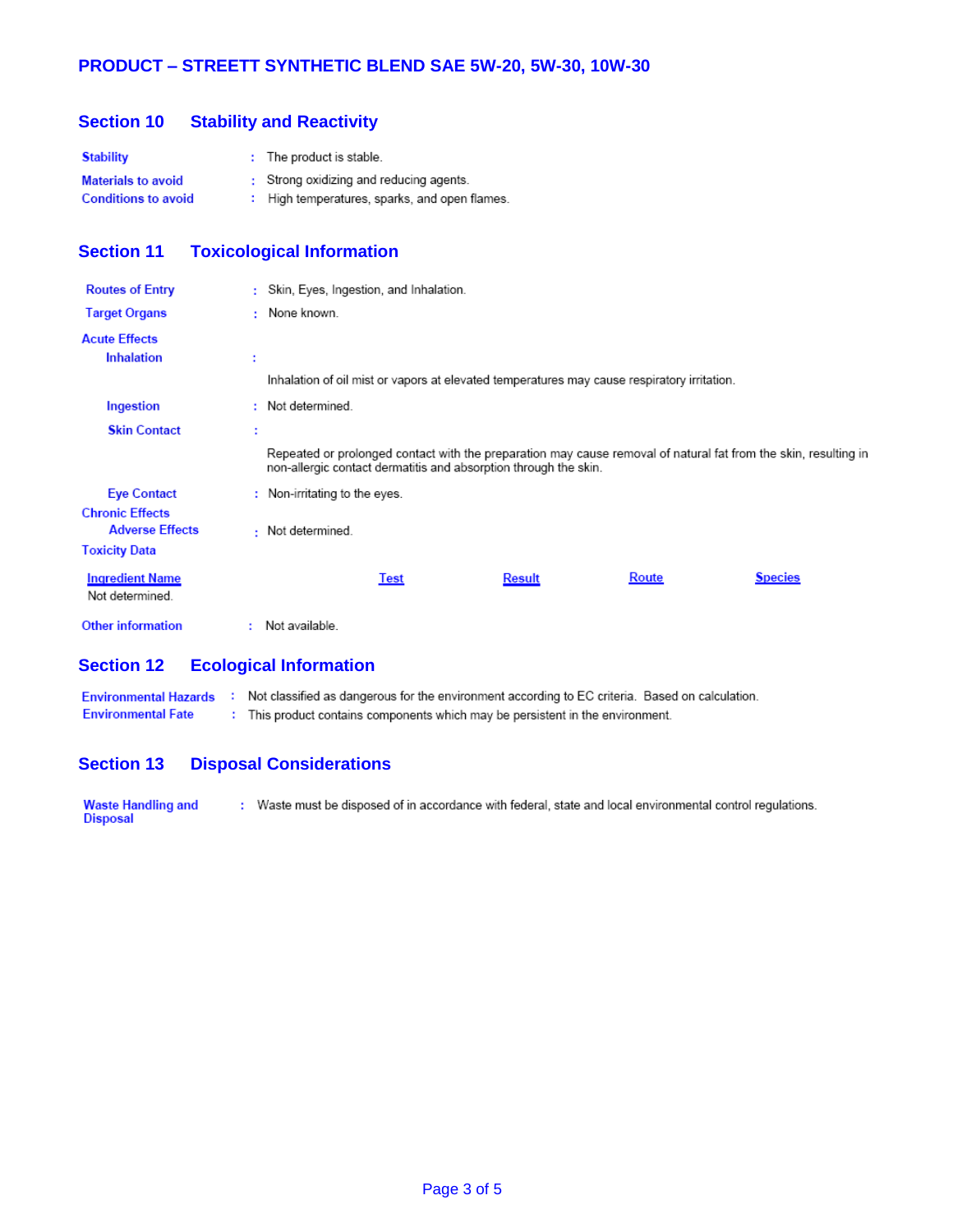## **PRODUCT – STREETT SYNTHETIC BLEND SAE 5W-20, 5W-30, 10W-30**

| Regulatory<br><b>Information</b>    | <b>UN</b><br>number      | Proper shipping name | <b>Class</b>             | <b>Packing Group</b> | Label | <b>Additional information</b> |
|-------------------------------------|--------------------------|----------------------|--------------------------|----------------------|-------|-------------------------------|
| <b>DOT</b><br><b>Classification</b> | Not<br>regulated.        |                      | -                        |                      |       |                               |
| <b>TDG</b><br><b>Classification</b> | Not<br>regulated.        |                      | ۰                        |                      |       |                               |
| <b>ADR/RID Class Not</b>            | regulated.               |                      | $\overline{\phantom{a}}$ |                      |       |                               |
| <b>IMDG Class</b>                   | Not<br>regulated.        |                      | $\overline{\phantom{a}}$ |                      |       |                               |
| <b>IATA-DGR</b><br><b>Class</b>     | <b>Not</b><br>regulated. |                      | -                        |                      |       |                               |
| <b>ADG Class</b>                    | <b>Not</b><br>regulated. |                      |                          |                      |       |                               |

### **Section 14 Transportation Information**

#### **Notice to Reader**

The above transport information is provided to assist in the proper classification of this product and may not be suitable for all shipping conditions.

## **Section 15 Regulatory Information**

#### **US Regulations**

| <b>SARA 313 toxic chemical</b><br>notification and release<br>reporting | No SARA 313 chemicals are present above the reporting threshold.                 |
|-------------------------------------------------------------------------|----------------------------------------------------------------------------------|
| <b>SARA 311/312</b><br><b>Hazardous</b><br>Categorization               | : SARA 311/312 Nuisance Mist/Dust Only                                           |
| <b>RQ (Reportable quantity)</b>                                         | $\pm$ CERCLA: Hazardous substances.: STYRENE: 1000 lbs. (453.6 kg);              |
| <b>Canadian Regulations</b><br><b>WHMIS (Classification)</b>            | : Not a WHMIS controlled material.                                               |
| <b>EU Regulations</b><br><b>Risk Phrases</b><br><b>Safety Phrases</b>   | : This product is not classified according to EU legislation.<br>Not applicable. |

#### **International Inventory Status**

| <b>United States</b> | : All components on TSCA Inventory                          |
|----------------------|-------------------------------------------------------------|
| Canada               | : All components on DSL                                     |
| <b>Europe</b>        | : One or more components not found on EINECS, but on ELINCS |
| Japan                | : All components on METI                                    |
| Australia            | : All components on NICNAS                                  |
| Korea                | : All components on ECL                                     |
| China                | : All components on IECSC                                   |
| <b>Philippines</b>   | : All components on PICCS                                   |